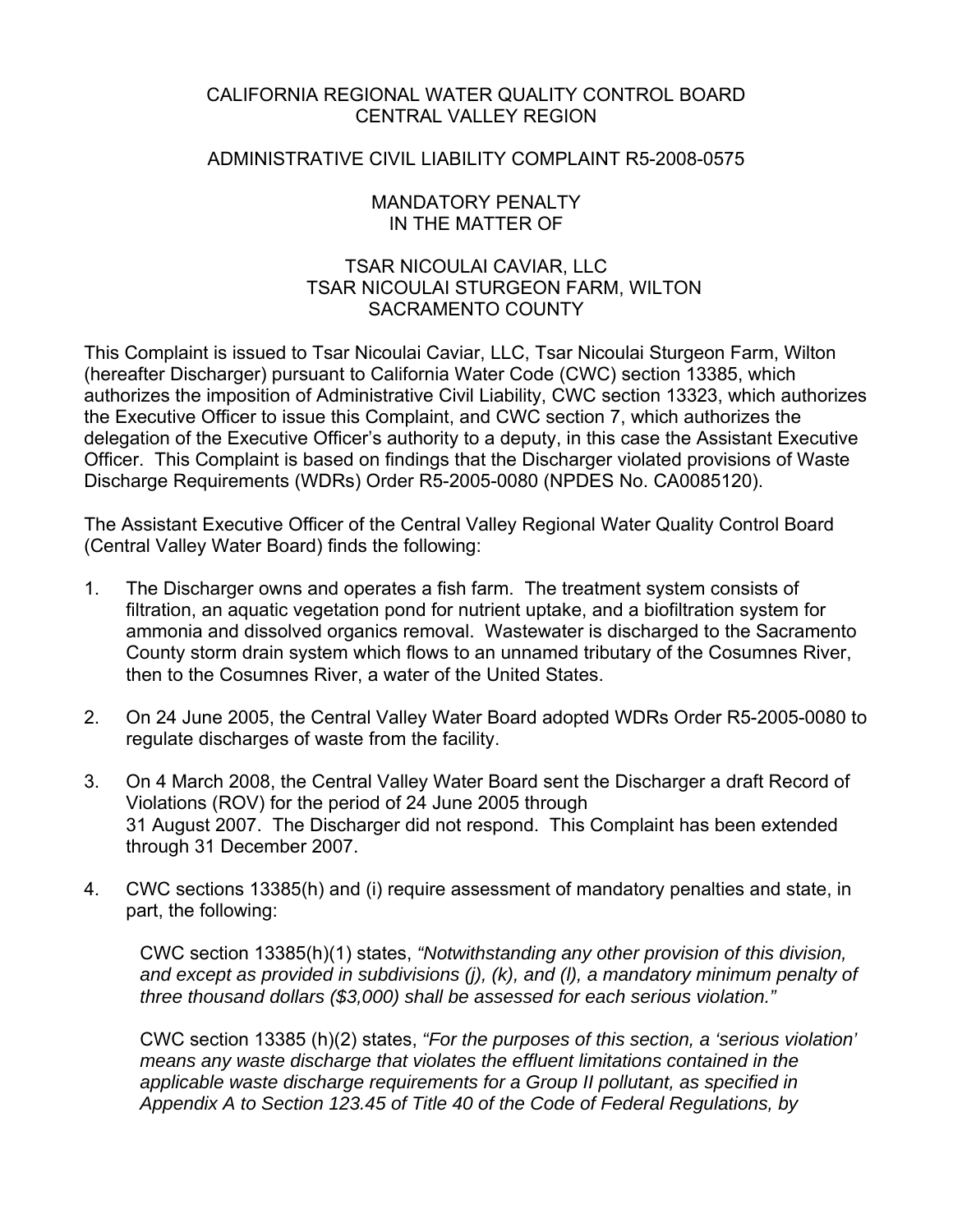*20 percent or more or for a Group I pollutant, as specified in Appendix A to Section 123.45 of Title 40 of the Code of Federal Regulations, by 40 percent or more."*

CWC section 13385(i)(1) states, *"Notwithstanding any other provision of this division, and except as provided in subdivisions (j), (k), and (l), a mandatory minimum penalty of three thousand dollars (\$3,000) shall be assessed for each violation whenever the person does any of the following four or more times in any period of six consecutive months, except that the requirement to assess the mandatory minimum penalty shall not be applicable to the first three violations:*

- *A) Violates a waste discharge requirement effluent limitation.*
- *B) Fails to file a report pursuant to Section 13260.*
- *C) Files an incomplete report pursuant to Section 13260.*
- *D) Violates a toxicity effluent limitation contained in the applicable waste discharge requirements where the waste discharge requirements do not contain pollutantspecific effluent limitations for toxic pollutants."*
- 5. CWC section 13323 states, in part: *"Any executive officer of a regional board may issue a complaint to any person on whom administrative civil liability may be imposed pursuant to this article. The complaint shall* allege *the act or failure to act that constitutes a violation of law, the provision authorizing civil liability to be imposed pursuant to this article, and the proposed civil liability."*
- 6. WDRs Order R5-2005-0080 Effluent Limitations No. A.1.a., include, in part, the following effluent limitations: "*The discharge of aquacultural wastewater shall maintain compliance with the following effluent limitations… :* "

|                        | <b>Units</b> | <b>Effluent Limitations</b> |                |                     |                     |  |
|------------------------|--------------|-----------------------------|----------------|---------------------|---------------------|--|
| <b>Parameter</b>       |              | Average                     | <b>Maximum</b> | <b>Instantaneou</b> | <b>Instantaneou</b> |  |
|                        |              | <b>Monthly</b>              | <b>Daily</b>   | <b>Minimum</b>      | <b>Maximum</b>      |  |
| otal Iron              | ug/L         | 300                         | $- -$          | --                  | $- -$               |  |
| <b>Total Manganese</b> | µg/L         | 50                          | $- -$          | $- -$               | $- -$               |  |

- 7. According to the Discharger's self-monitoring reports, the Discharger committed one (1) serious Group I violation of the above effluent limitations contained in Order R5-2005-0080 during the period beginning 24 June 2005 and ending 31 December 2007. This violation is defined as serious because measured concentrations of Group I constituents exceeded maximum prescribed levels by more than 40 percent on these occasions. The mandatory minimum penalty for this serious violation is **three thousand dollars (\$3,000)**.
- 8. According to the Discharger's self-monitoring reports, the Discharger committed one (1) non-serious violation of the above effluent limitations contained in Order R5-2005-0080 during the period beginning 24 June 2007 and ending 31 December 2007. This nonserious violation is not subject to mandatory penalties under CWC section 13385(i)(1)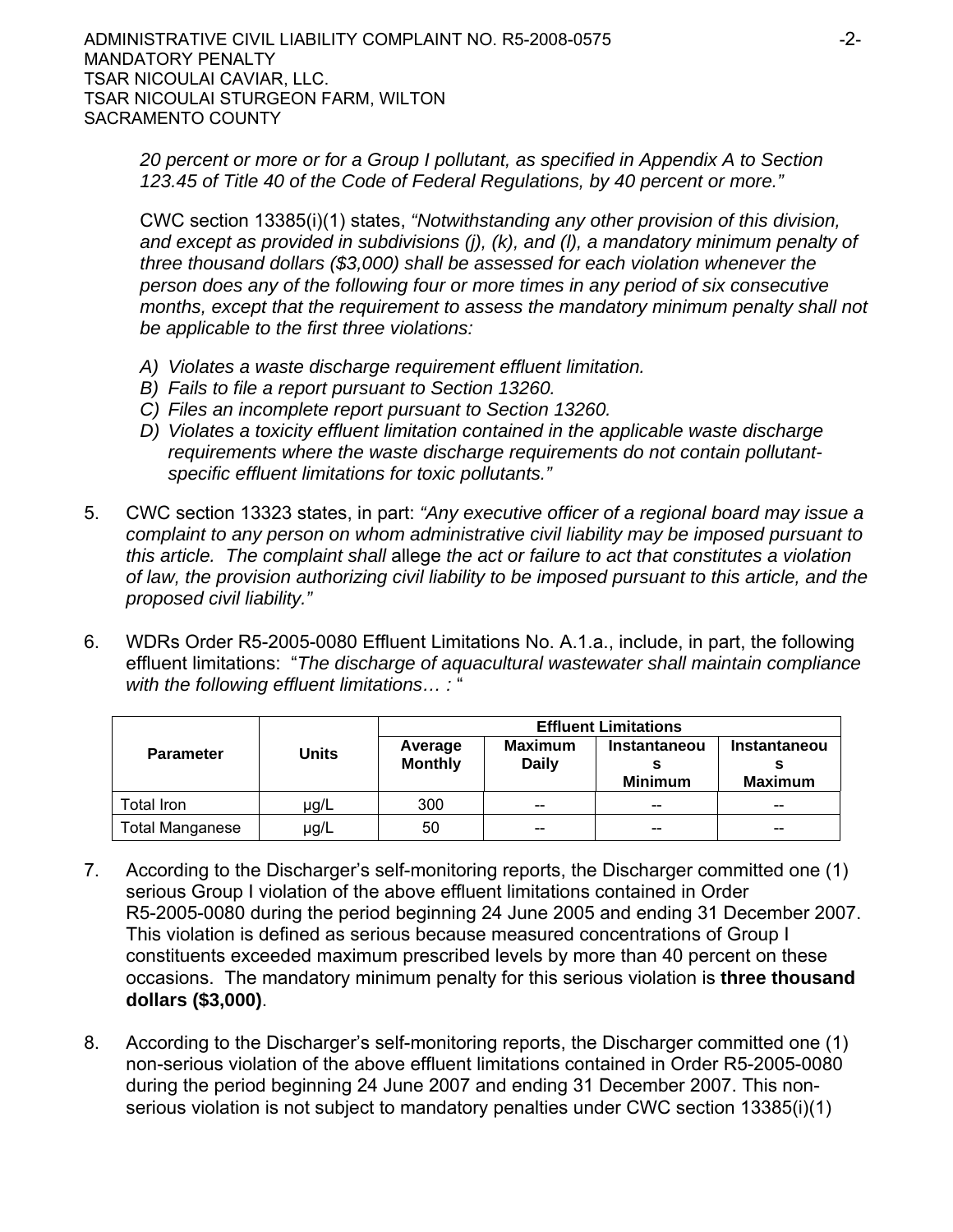because this violation was not preceded by three or more similar violations within a sixmonth period.

- 9. The total amount of the mandatory penalties assessed for the cited effluent violation is **three thousand dollars (\$3,000).** A detailed list of the cited effluent violations is included in Attachment A, a part of this Complaint.
- 10. Issuance of this Administrative Civil Liability Complaint to enforce CWC Division 7, Chapter 5.5 is exempt from the provisions of the California Environmental Quality Act (Pub. Resources Code section 21000 et seq.), in accordance with California Code of Regulations, title 14, section 15321(a)(2).

# **TSAR NICOULAI CAVIAR, LLC., TSAR NICOULAI STURGEON FARM, WILTON, IS HEREBY GIVEN NOTICE THAT:**

- 1. The Assistant Executive Officer of the Central Valley Water Board proposes that the Discharger be assessed an Administrative Civil Liability in the amount of **three thousand dollars (\$3,000)**.
- 2. A hearing on this matter will be held at the Central Valley Water Board meeting scheduled on **4/5 December 2008**, unless the Discharger does either of the following by **17 October 2008**:
	- a) Waives the hearing by completing the attached form (checking off the box next to item #4) and returning it to the Central Valley Water Board, along with payment for the proposed civil liability of **three thousand dollars (\$3,000)**; or
	- b) Agrees to enter into settlement discussions with the Central Valley Water Board and requests that any hearing on the matter be delayed by signing the enclosed waiver (checking off the box next to item #5) and returning it to the Central Valley Water Board along with a letter describing the issues to be discussed.
- 3. If a hearing on this matter is held, the Central Valley Water Board will consider whether to affirm, reject, or modify the proposed Administrative Civil Liability, or whether to refer the matter to the Attorney General for recovery of judicial civil liability.

JACK E. DEL CONTE, Assistant Executive Officer

17 September 2008

Attachment A: Record of Violations BLH: 09/17/08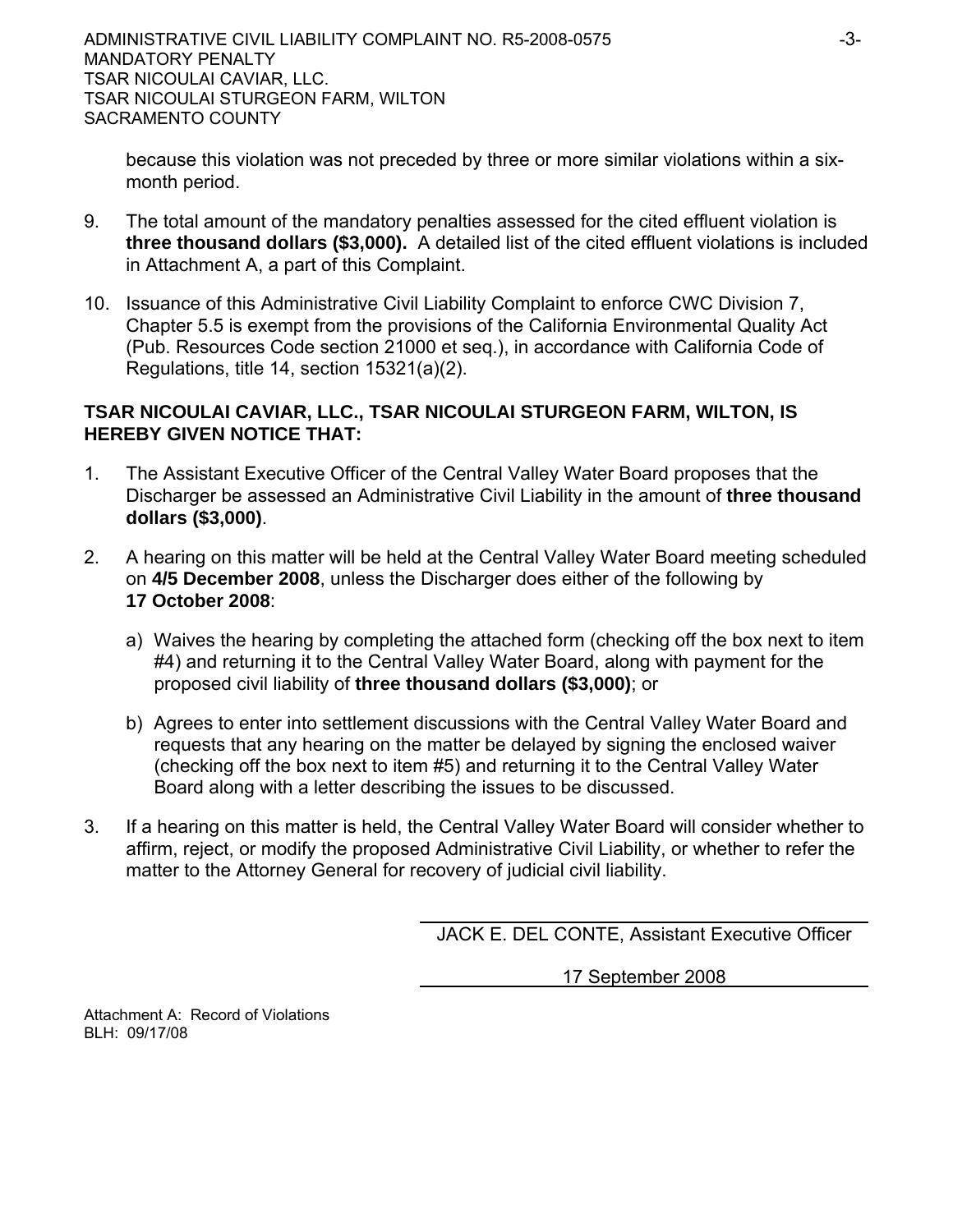### **WAIVER OF 90-DAY HEARING REQUIREMENT FOR ADMINISTRATIVE CIVIL LIABILITY COMPLAINT**

By signing this waiver, I affirm and acknowledge the following:

- 1. I am duly authorized to represent the Tsar Nicoulai Caviar, LLC (hereinafter "Discharger") in connection with Administrative Civil Liability Complaint R5-2008-0575 (hereinafter the "Complaint");
- 2. I am informed that California Water Code section 13323, subdivision (b), states that, "a hearing before the regional board shall be conducted within 90 days after the party has been served" with the Complaint;
- 3. I hereby waive any right the Discharger may have to a hearing before the Central Valley Regional Water Quality Control Board (Central Valley Water Board) within ninety (90) days of service of the Complaint; and
- *4.* □ *(Check here if the Discharger will waive the hearing requirement and will pay the fine)* 
	- a. I certify that the Discharger will remit payment for the proposed civil liability in the amount of **three thousand dollars (\$3,000)** by check, which will contain a reference to "ACL Complaint R5 2008-0575" and will be made payable to the "*State Water Pollution Cleanup and Abatement Account*." Payment must be received by the Central Valley Water Board by **17 October 2008** or this matter will be placed on the Central Valley Water Board's agenda for adoption at the **4/5 December 2008** Central Valley Water Board meeting.
	- b. I understand the payment of the above amount constitutes a settlement of the Complaint, and that any settlement will not become final until after the 30-day public notice and comment period mandated by Federal regulations (40 CFR 123.27) expires. Should the Central Valley Water Board receive new information or comments during this comment period, the Central Valley Water Board's Assistant Executive Officer may withdraw the complaint, return payment, and issue a new complaint. New information or comments include those submitted by personnel of the Central Valley Water Board who are not associated with the enforcement team's issuance of the Complaint.
	- c. I understand that payment of the above amount is not a substitute for compliance with applicable laws and that continuing violations of the type alleged in the Complaint may subject the Discharger to further enforcement, including additional civil liability.

*-or-*

- 5. □ *(Check here if the Discharger will waive the 90-day hearing requirement, but will not pay at the current time. The Central Valley Water Board must receive information from the Discharger indicating a controversy regarding the assessed penalty at the time this waiver is submitted, or the waiver may*  not be accepted.) I certify that the Discharger will promptly engage the Central Valley Water Board staff in discussions to resolve the outstanding violation(s). By checking this box, the Discharger is *not* waiving its right to a hearing on this matter. By checking this box, the Discharger requests that the Central Valley Water Board delay the hearing so that the Discharger and Central Valley Water Board staff can discuss settlement. It remains within the discretion of the Central Valley Water Board to agree to delay the hearing. A hearing on the matter may be held before the Central Valley Water Board if these discussions do not resolve the liability proposed in the Complaint. The Discharger agrees that this hearing may be held after the 90-day period referenced in California Water Code section 13323 has elapsed.
- 6. If a hearing on this matter is held, the Central Valley Water Board will consider whether to issue, reject, or modify the proposed Administrative Civil Liability Order, or whether to refer the matter to the Attorney General for recovery of judicial civil liability. Modification of the proposed Administrative Civil Liability Order may include increasing the dollar amount of the assessed civil liability.

(Print Name and Title)

(Signature)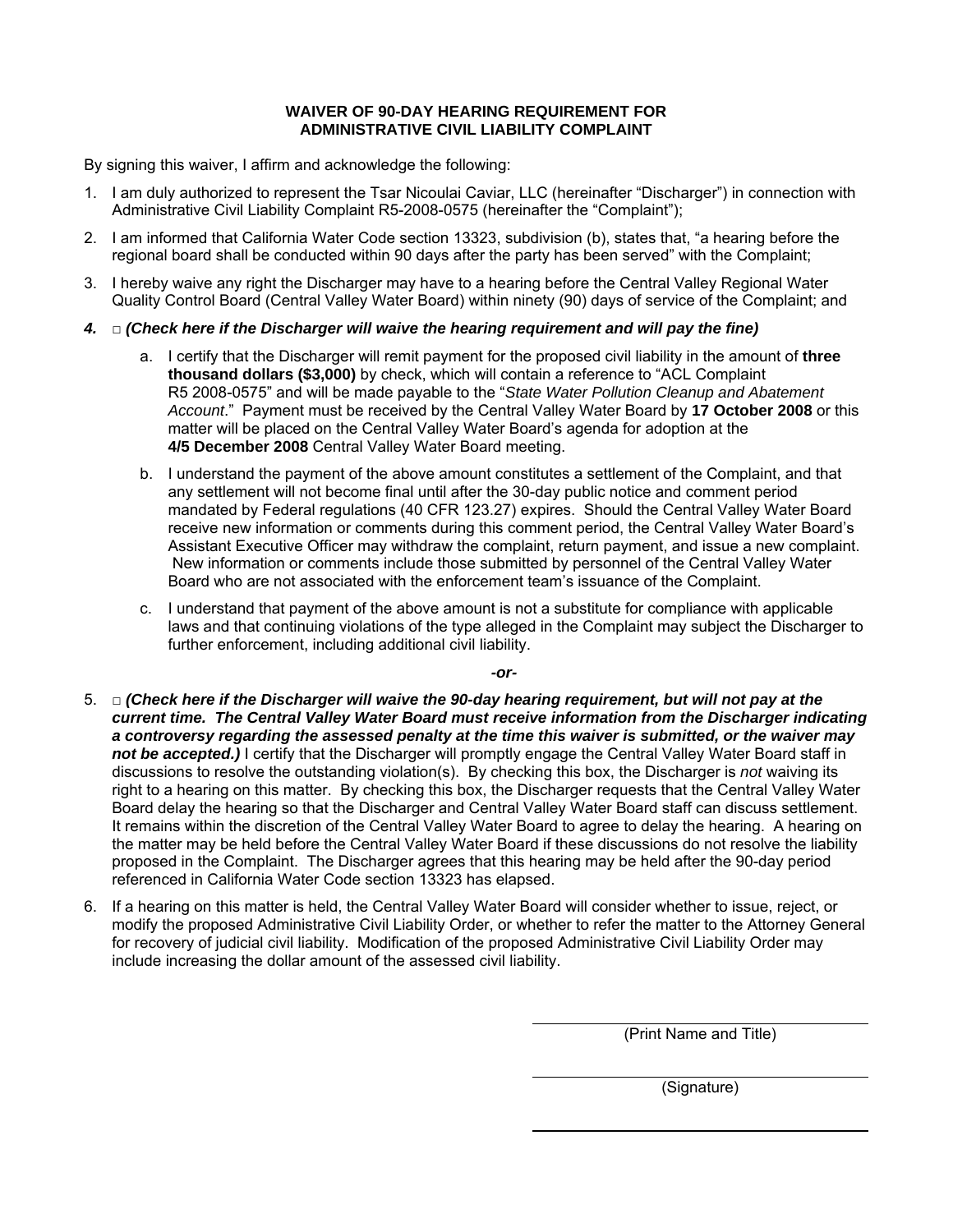## **ATTACHMENT A ADMINISTRATIVE CIVIL LIABILITY COMPLAINT R5-2008-0575**

(Date)